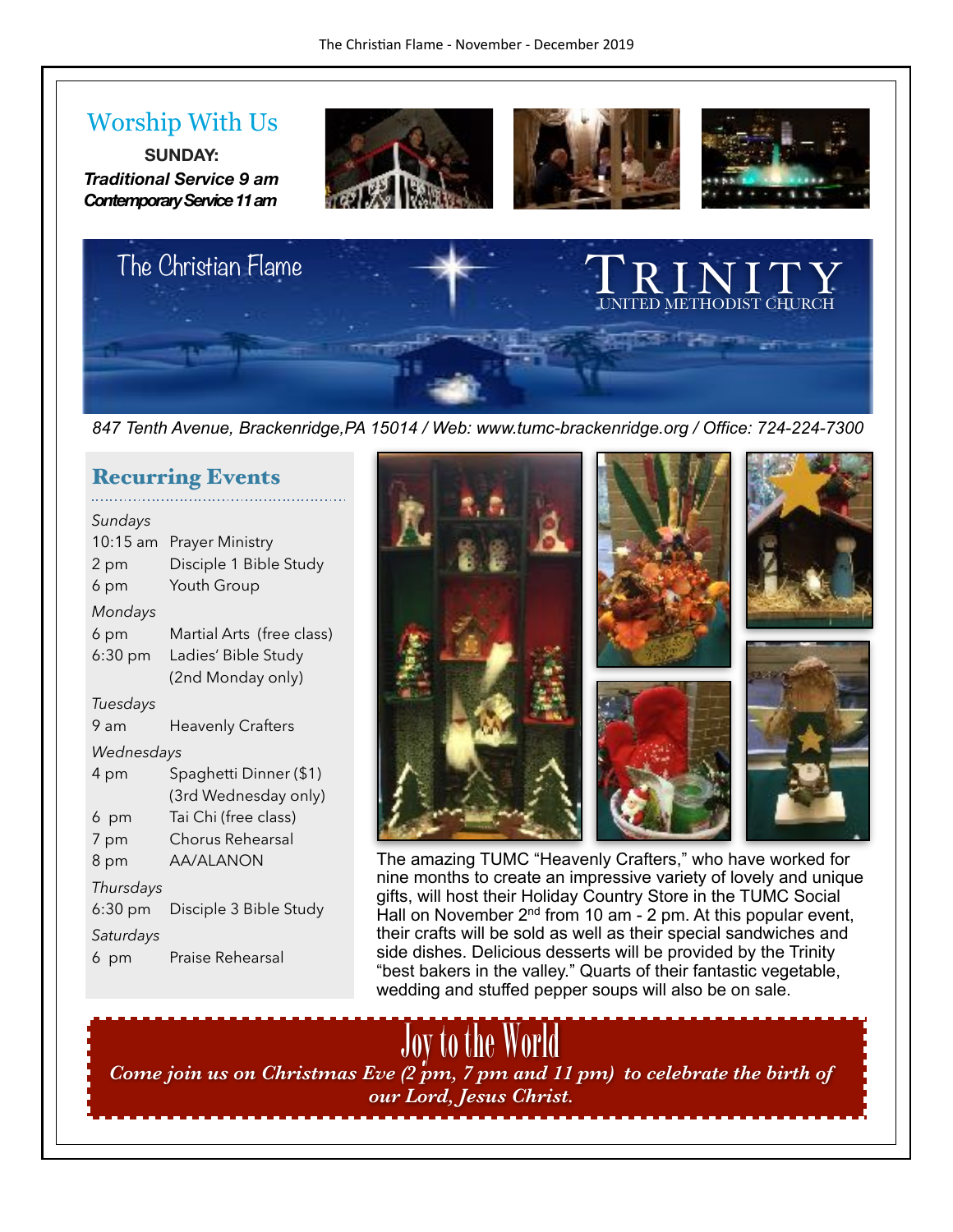### WHAT'S ONGOING

*Everyone can get involved in the life and activity of the church. It's not always about chairing a committee or organizing a rummage sale. It can be about attending events, praying faithfully, about cooking spaghetti for our Dollar Dinners, about sending someone a card or visiting someone at his home or* in the hospital. Every contribution of time, talent or money is "huge" . . so get plugged in!



#### *Donations are needed . . .*

Large cans of spaghetti sauce are needed for our wildly popular third Wednesday Spaghetti Dinners. If you have a chance to drop off a can or two, please do so.

This community event typically serves well over 200 people and people call every month to ask about it. For October's dinner, 253 people attended and nearly 50 people were lined up waiting to get in at 4 pm!

#### *Movie Nights at Trinity*

**In September** the film was *"I Can Only Imagine,"* the story of the life of the author of one of the most famous and popular of Christian contemporary songs. Touching, moving, and inspiring. Wow! **October,** featured *"The Wizard of Oz,"* a seasonal treat.

**Movie Nights are now monthly on the third Saturday**. Now and through the winter, start time will be 6:30 PM. Please come and invite your friends.

#### **There will be Movie Nights for the Holidays:**

- **• Saturday, November 16**
- **• Saturday, December 21**

*Help!* The Movie Night Team could use additional help in providing refreshments, operating equipment, and clean-up. Interested persons please contact Rene Schrag or Sherry/church secretary.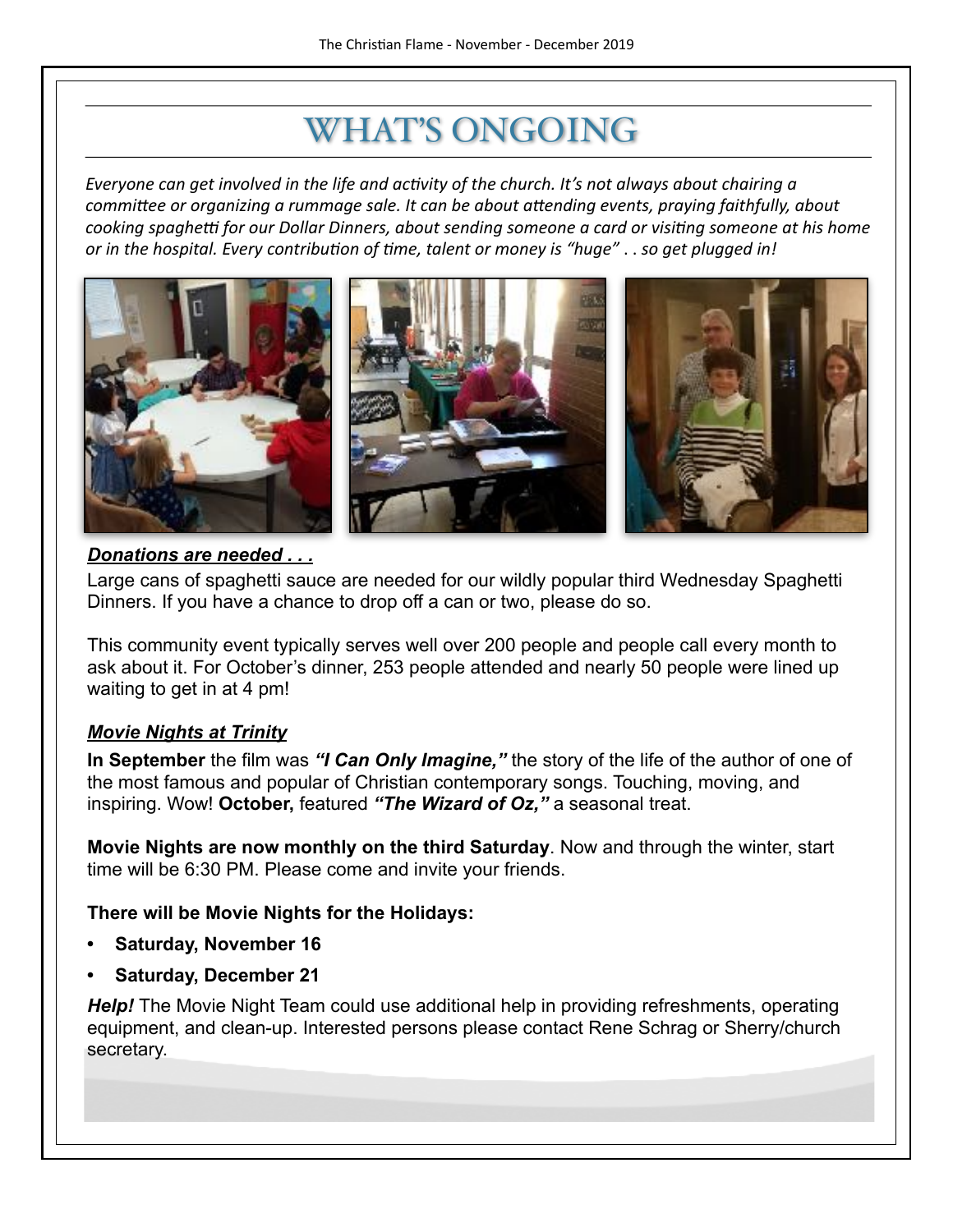### WHAT'S COMING UP

#### **Missions**

In November and December, AVAoC will be having its food and clothing distribution drives. From October 27<sup>th</sup> to November 17<sup>th</sup>; we are asking you to contribute gently used coats and to put them in our collection boxes. As always, your support is greatly appreciated.

#### Election Day Fundraiser

This 5 -10 am breakfast on November 5<sup>th</sup> will be open to everyone in the community as "a place to meet and eat" after going to the polls.The menu will feature scrambled eggs, sausage, pancakes and syrup, potatoes, juice and coffee - all for a mere \$8.

#### Steelers "Tailgate" / Dip Day

For a variety of tasty snacks, delicious dips and a "big screen" view of the November 10<sup>th</sup>/4:25 pm Steelers-Rams game, join us at the "tailgate party" in the TUMC Social Hall. Come to cheer for your favorite team and bring along your friends and families.

#### B-O-G-O

For the rest of this year, we are asking you to contribute toiletries (in particular, women's deodorant) for the homeless program through AVAoC.

In addition, we would welcome your donations of baking items that can be used for holiday meal preparations (packages of cookie mix, pie mix, stuffing mixes, canned sweet potatoes and the like). Recipients say those are things "they really need."

#### Marianne Cornetti

For a truly extraordinary musical experience, please join us in the sanctuary on November 17th for the community benefit concert, *Then Sings My Soul* by Marianne Cornetti, a "hometown" star and favorite. Miss Cornetti is internationally recognized as one of the leading Verdi mezzo-sopranos of her generation and her performances have consistently garnered rave reviews.

Celebrating 30 years of her career, a lifetime of music and a dedication to nurturing communities, Miss Cornetti's fundraising goal is \$10,000. The proceeds will benefit AVAoC. Suggested donation per person is \$20.

#### Worship

The Worship Committee invites you to contribute an ornament for the *Church Family Christmas Tree* which will be located in the Narthex. Your donated ornament can be placed in the designated box in the Narthex during the month of November or you can add it to the tree anytime during Advent.

All families are welcome to contribute, and we hope all with take time to enjoy our beautiful Christmas Tree during the season.

On Sunday, November  $24<sup>th</sup>$  at 5:00 pm, everyone is invited to help decorate the entire church for Christmas (i.e. *Hanging of the Greens*). Please join us in this festive event as we prepare for the Christmas season by decorating our church and enjoying some Christmas carols, food, and fellowship.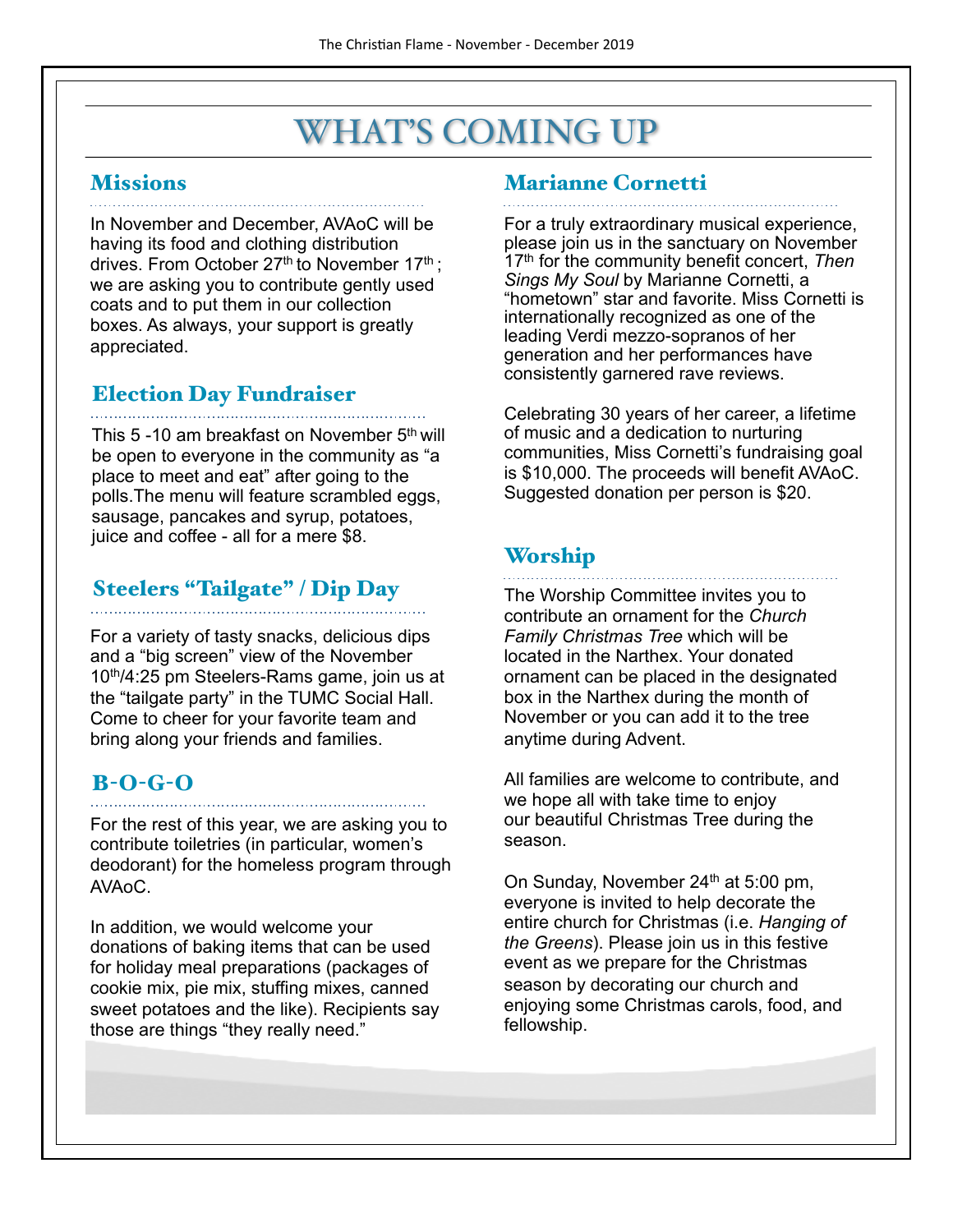### WHAT'S COMING UP

![](_page_3_Picture_2.jpeg)

#### Handel's *MESSIAH*

For lovers of Handel's quintessential holiday oratorio, the sing-along performance at Calvary United Methodist Church on December  $7<sup>th</sup>$  and  $8<sup>th</sup>$  at 4 pm is a "must" attend!" Ross Nelson, Gayla Patz, Chris and Greg Spencer will be part of the choir.

### Autism Christmas Dance

Everyone is invited to attend this special Christmas dance and party in the Social Room on December 13th (7-10 pm). Come and have a good time socializing and "burning up the dance floor."

Dress is casual and refreshments will be served.

#### Christmas Eve Worship

- 2:00 PM For those who do not wish
	- to drive at night
- 7:00 PM Traditional Family Worship
- 10:15 PM Classical Music Concert
- 11:00 PM Christmas by Candlelight

#### Save These Meeting Dates!

| November<br><b>Date</b><br>5 <sup>th</sup><br>13 <sup>th</sup><br>18 <sup>th</sup><br>$21$ <sup>st</sup> | Time<br>6:30 pm<br>7 pm<br>7 pm<br>7 pm | <b>Committee</b><br>Worship<br>Finance<br><b>Admin Council</b><br>Trustees |
|----------------------------------------------------------------------------------------------------------|-----------------------------------------|----------------------------------------------------------------------------|
| December<br><b>Date</b><br>16 <sup>th</sup><br>17 <sup>th</sup>                                          | Time<br>7 pm<br>7 pm                    | <b>Committee</b><br><b>Trustees</b><br>Finance                             |
| 19 <sup>th</sup>                                                                                         | 7 pm                                    | <b>Admin Council</b>                                                       |

#### *TUMC's Activities and Meetings Calendars*

To view the calendars online, go to TUMC's website at http://www.tumc-brackenridge.org/

#### Looking Back & Looking Ahead

What a year of fellowship, fundraising and community events we have enjoyed in 2019!

- Laser Light Show
- Crock Pot Dinner
- Autism Open Mic
- Movie Nights
- Dollar Dinners
- Summer Picnic at the River
- Risen to Save Concert
- Moon Landing Rock/Blues Concert
- Summer TUMC Car Cruise
- Stuffed Pepper Dinner
- Bus trips to Phipps Conservatory, Falling Water, and the Gateway Clipper Dinner Cruise

Plans are underway for the following possible events:

- Christmas Program for Children
- Holiday Sightseeing Trip
- Ice Skating at PPG Place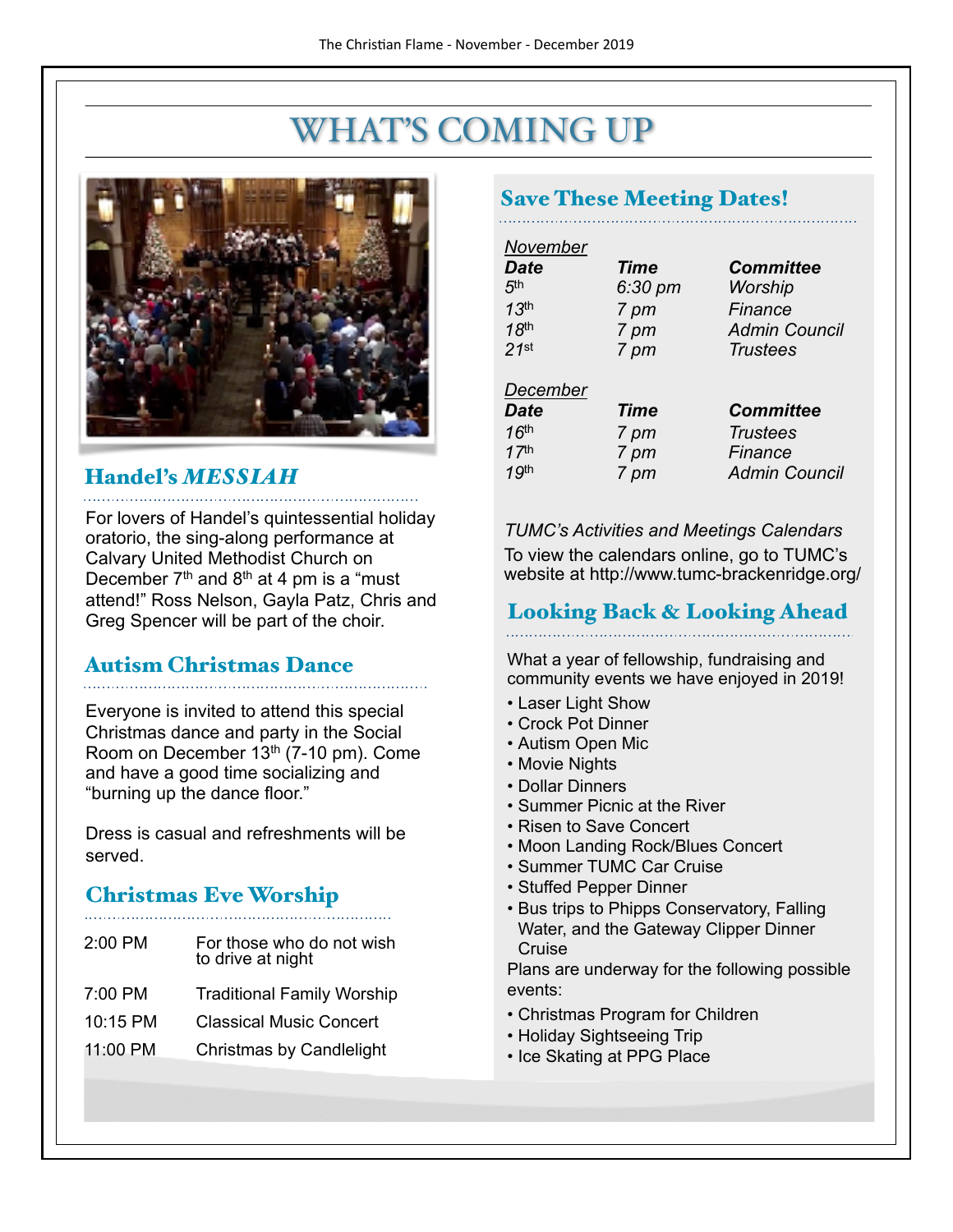## HOW TO DO THINGS

*Sometimes, we'd like to do things for the church or obtain something but don't quite know how. The following information is offered as a guideline.* 

#### *Let Us Know Who Needs Cards and Prayers*

For us to send greeting cards - contact Sue Barnett; for prayers - contact Candice Rae; for visitation - contact Cathy Schmaus. Or you may call Sherry at the church office.

#### *Request Your Favorite Hymn or Praise Song*

Email, call or leave a note for Sherry to let us know the songs you want to sing during the worship service.

#### *How to Give and Sign Up for Altar Flowers*

Altar Flowers are \$25 for the center arrangement and \$40 for the two end arrangements. Please note that more than one individual may sign up per Sunday. (i.e. as many who want to donate for a specific Sunday/date may do so). Sign-up is available on certain TUMC bulletin boards or by calling Sherry (office) or Betsy Buco at (724) 224-1062.

#### *How to Schedule a Meeting*

If you would like to schedule a meeting of your committee or group, please call Sherry so she can reserve a room for you, can ensure your meeting will go on the calendar and, unless you prefer otherwise, can let Betty Clark know to call your committee members to let them know the date and time.

#### *Upcoming Updated Phone Directory*

Early in 2020, we will be putting out an updated phone directory. If you want to be included, please email [\(sherry@tumc-brackenridge.org](mailto:sherry@tumc-brackenridge.org)) or mail (to 847 10<sup>th</sup> Ave., Brackenridge, PA 15014) your name(s), address, landline phone number(s), mobile phone number(s) and your email address. *Even if you do not want to be included in the directory, please give Sherry the above-mentioned information so that she can update our church records!* 

#### *How to Get Soup from the "Soup of the Month" Sale*

The "Soup of the Month" sale will start in January of 2020. In January, the soup will be vegetable; in February, it will be chicken noodle; and in March, the soup will be stuffed pepper. The cost will be \$7 per quart with a 2 quarts per person limit. In December, sign-up sheets will be available in the Narthex. The soup will be available the second Friday of the month.

#### *How to Submit an Article or Information to "The Christian Flame"*

It's easy. Just email your article or information to sherry@tumc-brackenridge.org!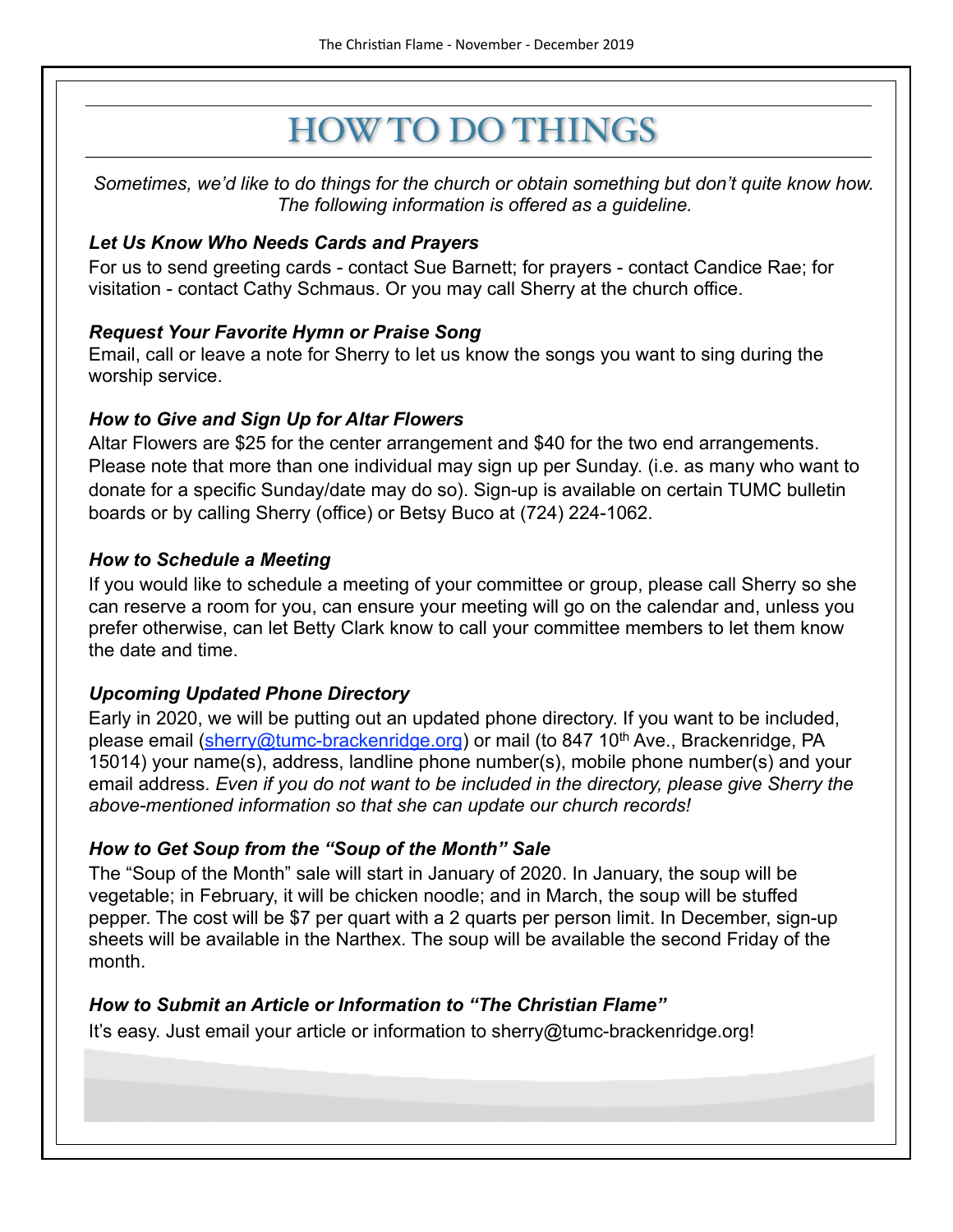### HOW TO DO THINGS

#### *Stewardship*

- 1. Pray for our church to grow
- 2. You may donate worship flowers. (contact Sherry in the church office for details)
- 3. Join a Ministry:
	- a. Current Teams: Visitation Team, Funeral Dinners Team, Hospitality Team
	- b. New Teams forming include: Adventures (trips and outings)

Worship Tech (lights, sound and video)

- 4. Invite and bring guests to worship
- 5. Pray for our ministries: particularly Education, Sunday School and Youth Group
- 6. Promote and Bring Friends to Events

#### *How to Obtain Money for Expenses*

If you need money for purchases (*such as to pay for printed posters for a fundraiser or for materials for building and grounds repairs or kitchen supplies, etc.*), please take a "voucher" form from the cubby labeled "Vouchers" in the mailboxes to the left of the church office door. Then, fill in the requested information, have the voucher signed by the committee chairperson associated with the purchase and then either hand-deliver the voucher to Sherry or place the completed voucher in the "Office" cubby or in the black door pocket on the church office door.

#### *How to be a Good Steward*

A "steward" is a person responsible for the care of something. In church, stewardship is about the care for the ministries of the church. The stewards or *we* - "all of the people of the church" - have been entrusted with caring for the ministry of Trinity United Methodist Church. We do this with time, attendance, prayer, service and financial obedience to tithing. A tithe is the first 10% of what we receive.

As our church needs to grow and we care for its current and future life and ministry, all of us need to give our first gifts to the General Fund.

"The first mile" of stewardship, our tithe to the General Fund, provides for the church's operating expenses. "The second mile" is our "designated gifts," those which are over and above regular giving. Remember: December is the end of our fiscal year and charitable giving for 2019.

#### *New Teams*

In order to help each other help with activities and events, we are creating teams of volunteers who are willing to learn about and devote time and effort to specific projects. For example, we are looking for people to form "baking teams" so that, for one event, Team A would do all of the baking but that for next event, Team B would do all of the baking. By alternating, the bakers "lighten the load" by only baking "every other time."

Similarly, we are looking for people to organize concerts and church trips, and to learn about, manage and run the sound system. Please contact Sherry by phone or email if you would like to form a team or join a team.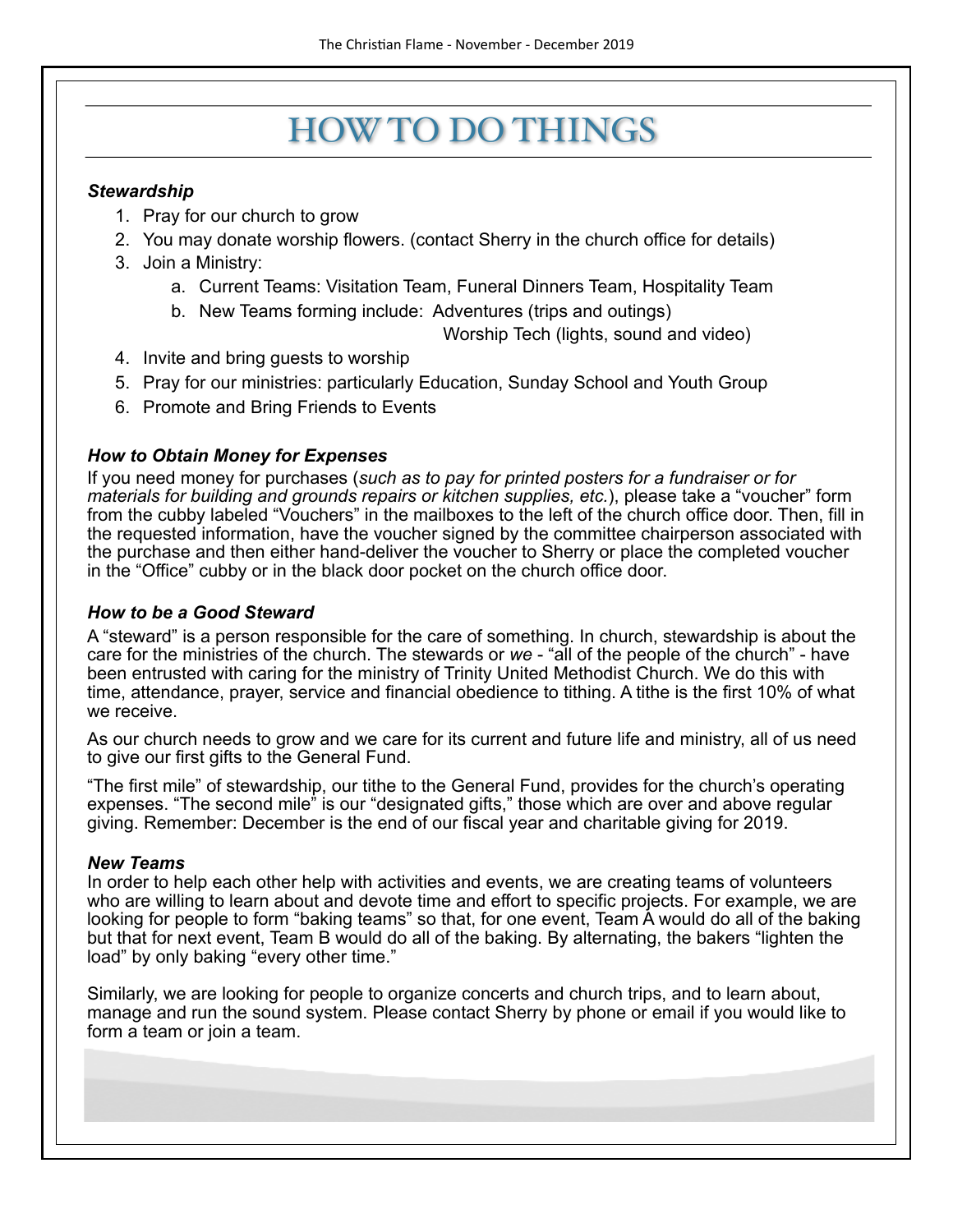### THOUGHTS AND THANKS

#### **Thanks**

- **Colleen Rudolph** and all volunteers, for the Stuffed Pepper Fundraising Dinner
- **Bill Barnett** and **Alan Fisher:** sidewalk repair and parsonage landscaping
- **Alan Fisher**: installation of HD TV antenna & coax cable
- **The Spencers:** priming and painting of parsonage master bathroom
- **Education Ministry Team**: Resuming Sunday School, October 6, 2019
- **All who attended Annual Charge Conference**

**Stuffed Peppers Dinner Event** chairperson, Colleen Rudolph, said, "I would like to thank everyone who helped in any way with our stuffed pepper dinner. Your donations of money and desserts were sincerely appreciated. To those who set up before the dinner, worked at the dinner, and tore down and cleaned up after the dinner – thank you. A special thank you goes out to the ladies who tirelessly worked in the kitchen for two full days preparing everything. You did an awesome job, and I thank you. God bless all of you. Last, but not least, thank you to all who came to the dinner and supported us. This was our first dinner, but we're already thinking of others."

*Note: Held on October 5th, 2019, the stuffed pepper fundraising dinner for church and community raised a total of \$1,477.00.* 

#### **More Thanks**

Special thanks go to Colleen Rudolph for her proofreading of the newsletter and for her help in preparing the newsletters for mailing!

![](_page_6_Picture_13.jpeg)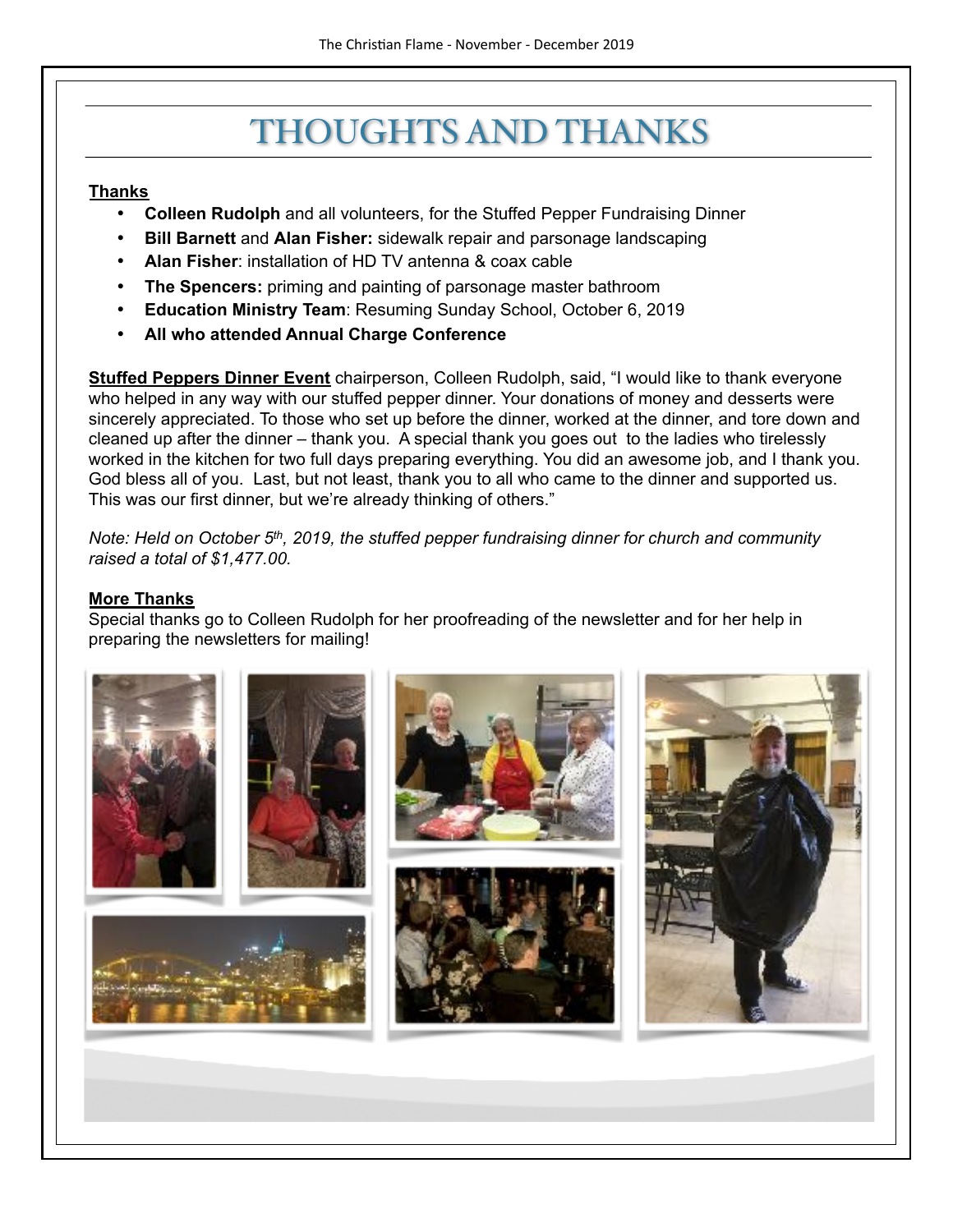### TIDBITS

#### *New Address*

Please take note of Janice Kuhns' new address:

Janice Kuhns 100 Kuhns Drive Tarentum, PA 15084

#### *An Evening with John Vento and Friends*

What a delightful evening we had Saturday, October 12<sup>th</sup>, at the Acoustic Music concert we provided for church and community. Provision of refreshments was headed by Evey Callender and Gayla Patz. Wonderful treats from them and donors. Thank you all!

The music was wonderful! Thanks to Bill Barnett and Bill Ruediger for ushering and helping to clean up.

#### *Bible Studies*

Currently, three Bible studies regularly take place at TUMC. On the second Monday of every month, Betty Patz's group meets in the parlor at 6:30 pm. *Disciple I* - a survey of the whole Bible from Genesis through Revelation - meets on Sunday afternoons at 2 pm and Disciple III a study of the Prophets, God's messages through them, and the life of the Apostle Paul, and his letters to the new Christian churches - meets at 6:30 pm on Thursdays.

A Bible study is a great way to read, study, understand and apply the scriptures in our lives, while simultaneously building close Christian friendships.

#### *Proposal Submission*

Under the capable leadership of Cathy Schmaus, the Ira and Frances Wood Memorial Trust grant application was completed and submitted on October 15<sup>th</sup>. We have portions related to building, education, programs and worship. It is a wonderful thing to see the groups of the church coming and working together in common purpose and hope! When the invitation arrives, we will be ready!

#### *400/Ten Certificate*

AVAC Walk for Hunger 2018 awarded TUMC a certificate for collecting at least \$400 and/or having ten walkers for the AVAC Food Bank. Congratulations to everyone involved!

#### *AVAoC Thank-you*

It should be no surprise to anyone that AVAoC regularly thanks our church for its contributions to the food bank. Trinity has a history of being committed to helping the food bank and it shows.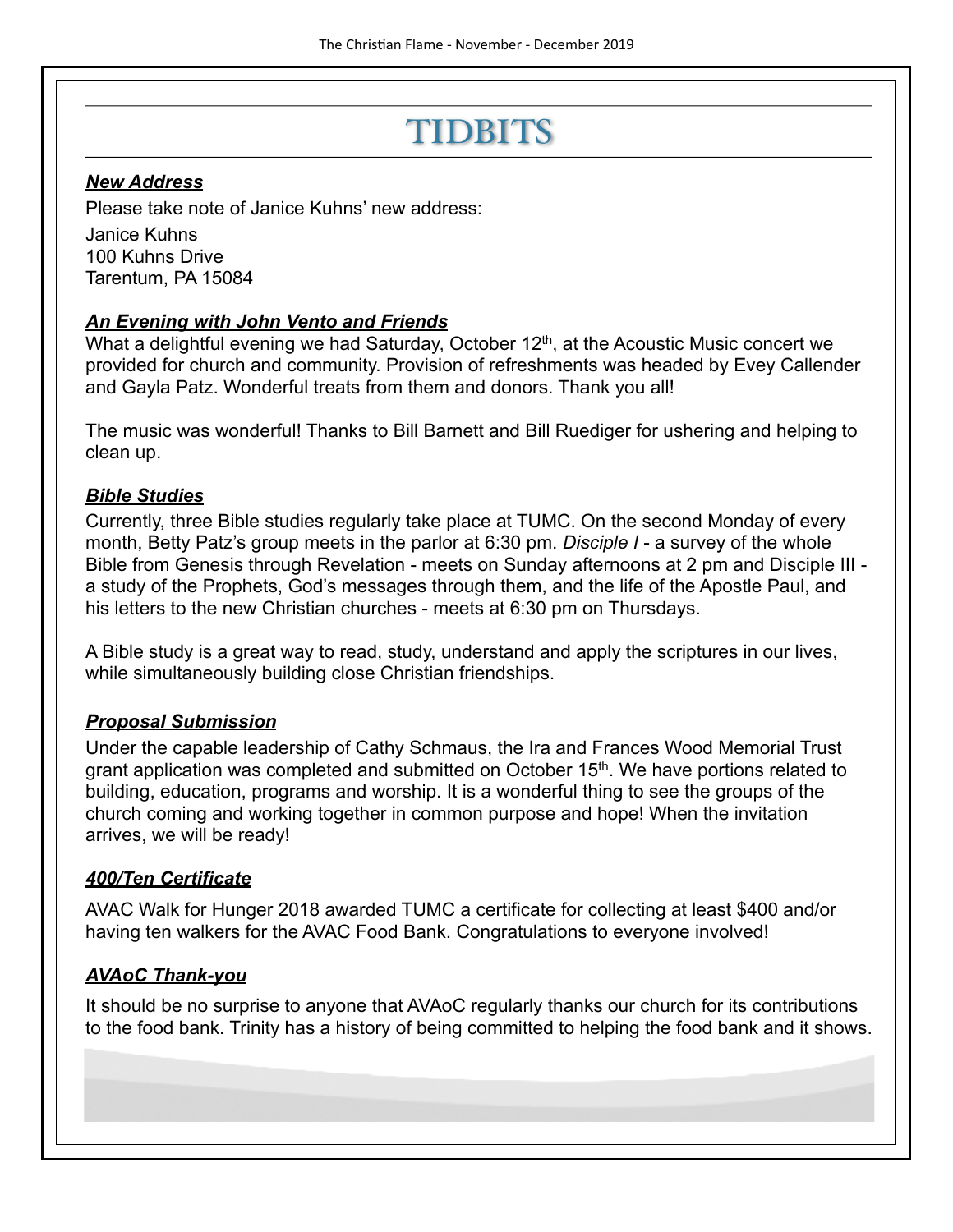# THINKING ABOUT OTHERS

#### Prayer

The following have given permission for names to be listed. We invite the congregation to pray, call, and visit with the love of Christ in your heart.

**Ongoing Prayers**: **Ongoing Prayers**: Karen Mitch, Irene & Joe Witucki, Doak Hemphill, Jennifer Hatajik, Candice Rae, Tammi Laux, Joy Bargerstock, Amanda Bartel, Ava Bartel, Evelyn Callender, Tim Cornuet, Tracey Danka, Bonnie Fisher, Lucy Hoover, Barry Jack, Kathy Logan, Bertie Null, Penny Ritter, Pete & Audrey Rogacki, Helen S. Ron, Gladys Sorenson, Donna Waltenbaugh, Sandy Wilhelm, John "Woody" Woodman.

#### November Birthdays

1 - Michele Marshall, Kelly Robinson; 3 - Devan Chapman, Christine Spencer; 4 - Sarah Connolly 5 - Robin Robinson; 6 - Betty Bricker, Shelley Eberle; 8 - Billie Godlewski, Kristin Wildi, Jan Witucki; 10 - Sharon Rankin; 13 - Beverly Woodman; 14 - Amelia Barnett, Frank Budz, Rhiannon Helgert, Shari McAndrew; 15 - Erica Collins; 16 - Sandy Wilhelm; 18 - Matt Ostrowski; 19 - James Walsh; 20 - Erris Teal; 21 - David Budz, Nevin Reilly; 22 - Melissa Kus, David Null, Tyler Teal; 23 - Marcus Fannie, Cheryl Mohney; 24 - Erica Patterson, Carson Ritter; 26 - Dana Jump, Chris Sofaly; 28 - Davon Guy; 29 - Connor Dlubak; 30 - Margaret Anderson, Donovan Jack

#### December Birthdays

1 - Alan Acre, John Graham, Benita Horger; 2 - Vivian Meanor; 3 - Ethan Eberle; 4 - Matt Hepler, Betty Lou Patz, Hunter Lang; 6 - Tim Cornuet, Jr., Joseph Seybert; 7 - Merilee Maskas; 8 - Kate Lydick; 9 - Josh Barnett; 10 - Carol Jones, Ellen LaFrankie, Matt Roberts; 11 - Jim Gezo, Nancy Lang, Emily Swartz, Tim Koontz; 12 - Matthew Fannie, Elsie Karan, Dianne Schmitt; 13 - Brian Alter, Matt Snebold; 14 - Elizabeth Hall, Pam Metzler, Christine Negley, McKenzie Sutton. 15 - Eileen Reckhart; 17 - Zachary Adamik, Terry Maglisco, Paul Tocco, Lorri Wildi; 18 - Evelyn Callender, Adriane Homa, Logan Moore; 19 - Bruce Bartrug; 20 - Keven Nelson, Sharon Richards, Carol Wildi, Deondre Lucas; 21 - Molly Gohn, Dominic Ruediger, Beth Sarver; 22 - Pegi Woodman, Cadence Schrag; 25 - Mary Carol Stitt; 26 - Margie Freehling; 30 - Pastor Alyce Weaver Dunn; 31 Peyton Freehling, Ayla Null

#### Who To Contact

For general information, call Church Secretary, Sherry Jenks at (724) 224-7300. To donate Altar Flowers, call Betsy Buco at (724) 224-1062. To join the Caring Committee, call Fran Alter at (724) 882-5580. To submit Prayer Requests, contact Candice Rae at (878) 302-8553. Re Facebook or website info, contact Colleen at (724) 224-7329. Re the Trustees, call Alan Fisher at (724) 224-1173.

**Pastor Greg** may be reached at (724) 224-2370 or at [glspncr@gmail.com](mailto:glspncr@gmail.com)!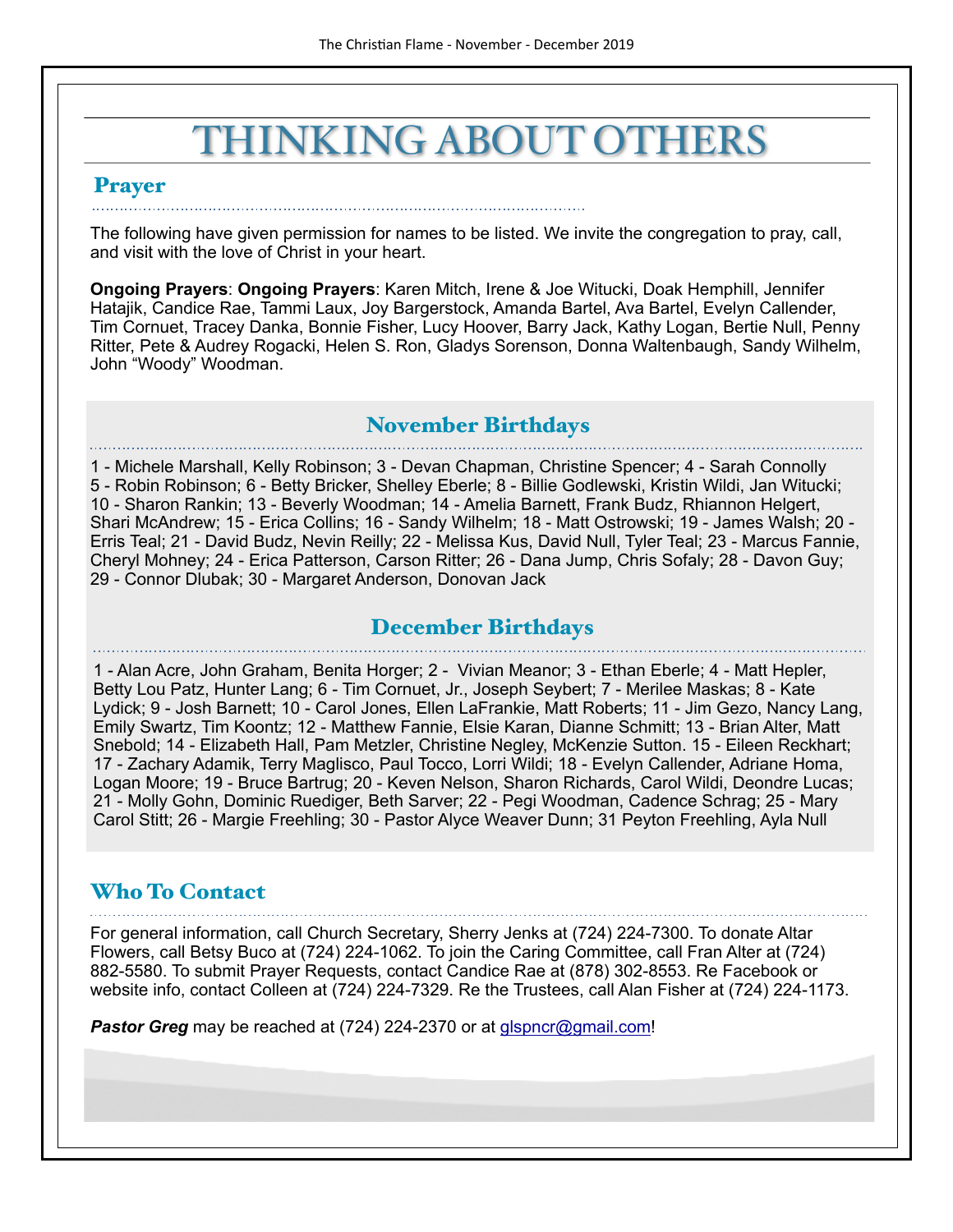# THE CHURCH IN ACTION

![](_page_9_Picture_2.jpeg)

![](_page_9_Picture_3.jpeg)

![](_page_9_Picture_4.jpeg)

![](_page_9_Picture_5.jpeg)

![](_page_9_Picture_6.jpeg)

![](_page_9_Picture_7.jpeg)